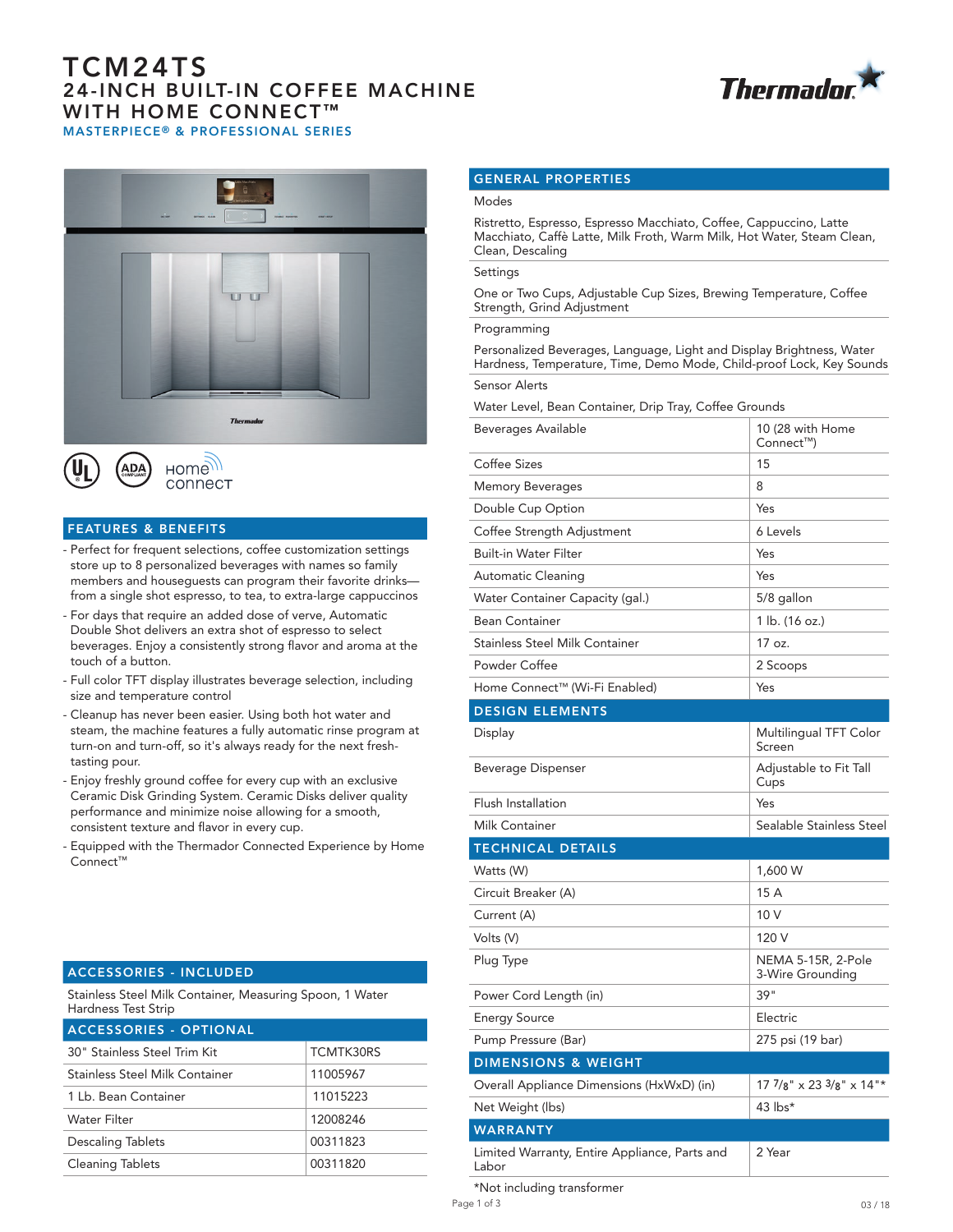# TCM24TS 24-INCH BUILT-IN COFFEE MACHINE WITH HOME CONNECT<sup>™</sup> MASTERPIECE® & PROFESSIONAL SERIES



## COFFEE MACHINE & CUTOUT DIMENSIONS



# CUTOUT DIMENSIONS WITH OPTIONAL 30-INCH TRIM KIT TCMTK30RS